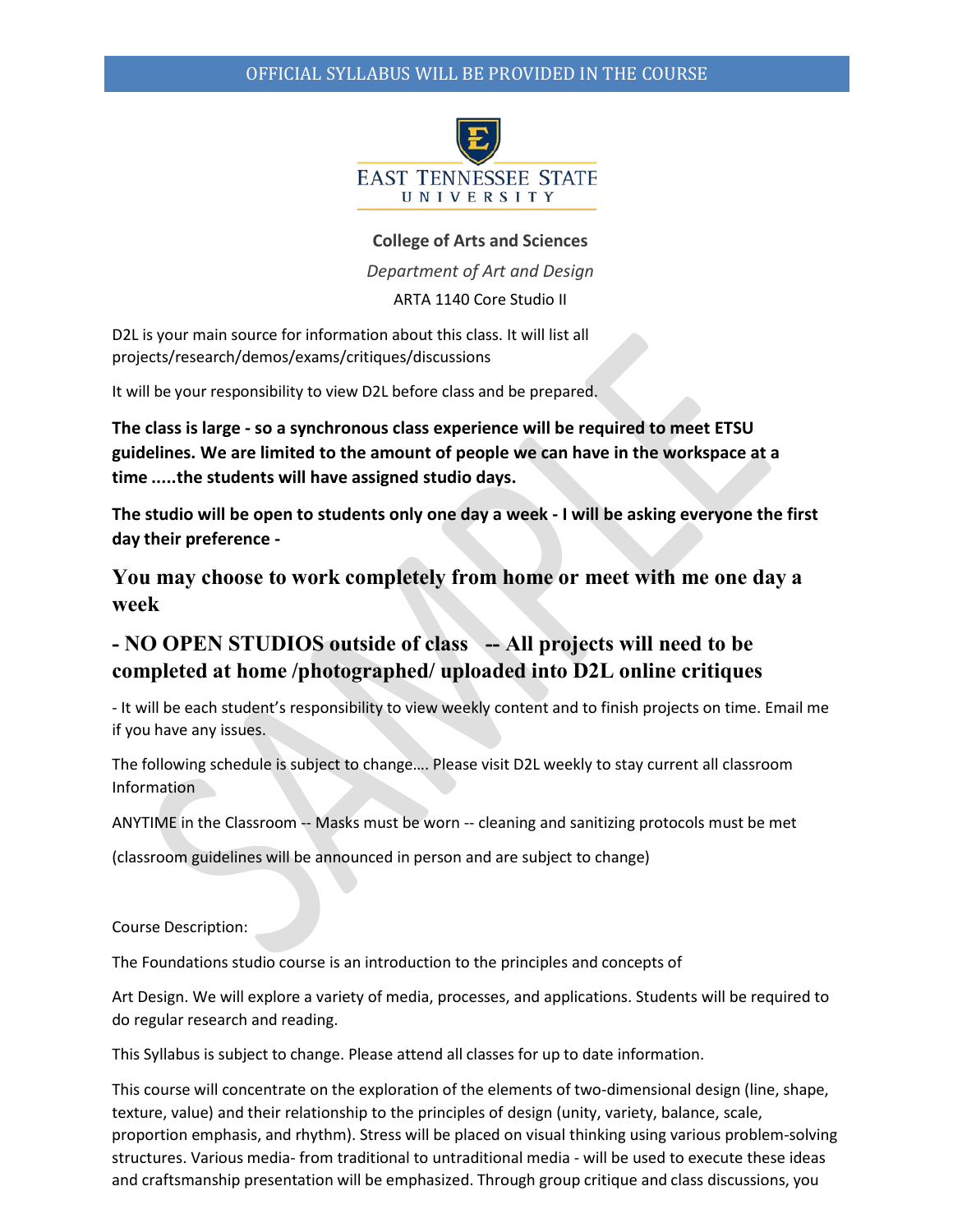will learn to discuss, interpret and evaluate (two-dimensional) art. These discussions will be an important enhancement of all projects. You will learn to verbally articulate ideas and responses to your and fellow students' work.

A large part of this class's success is dependent on your participation. This doesn't only refer to your attendance and drive towards your artwork but also includes your critical attitude, willingness to be expressive, openness to experiment, and ability to act as a community member. Therefore, be open to change and prepared to affect this art community in a positive way. This is your class become a key player and make it work for you.

Sign up for GoldAlert

Email and Text Messages

A mass notification system is used to provide email and text messages to members of the campus community. To receive these messages, you must provide a cell phone number or e-mail address on the GoldAlert registration website https:/[/www.etsu.edu/goldalert .](http://www.etsu.edu/goldalert) This URL is located on ETSU's Homepage. Simply log into GoldAlert with your ETSU username and password and fill in the requested information. Your information will never be used for anything other than emergency purposes.

Course Goals: At successful completion of the course, students will have:

-to develop the vocabulary necessary for discussing 2-D design and basic art concepts

-to demonstrate the understanding of the proper vocabulary in hands on projects and regular sketchbook assignments

-to create artwork that is imaginative, original, and challenging

-to demonstrate an understanding of some basic materials and craftsmanspersonship

-to learn about a broad range of design possibilities, as demonstrated through images of artwork from around the world

-to participate in group critiques, using appropriate vocabulary terms

Project assignment sheets will be given for each project. These will discuss the project concept; detail required research; list required tools and materials; list associated vocabulary terms and give due dates.

#### Assignments and Critique

Assignments and projects are due on the day of the critique and/or due date as described in the assignment sheet. Failure to have an assignment or project completed on time will result in a reduction of HALF a grade each day it is late. Work that is more than four days late will receive a grade of F. Likewise you must attend each scheduled critique, even if your project is not complete. If you miss a critique, your project grade will receive an additional reduction of HALF a letter grade.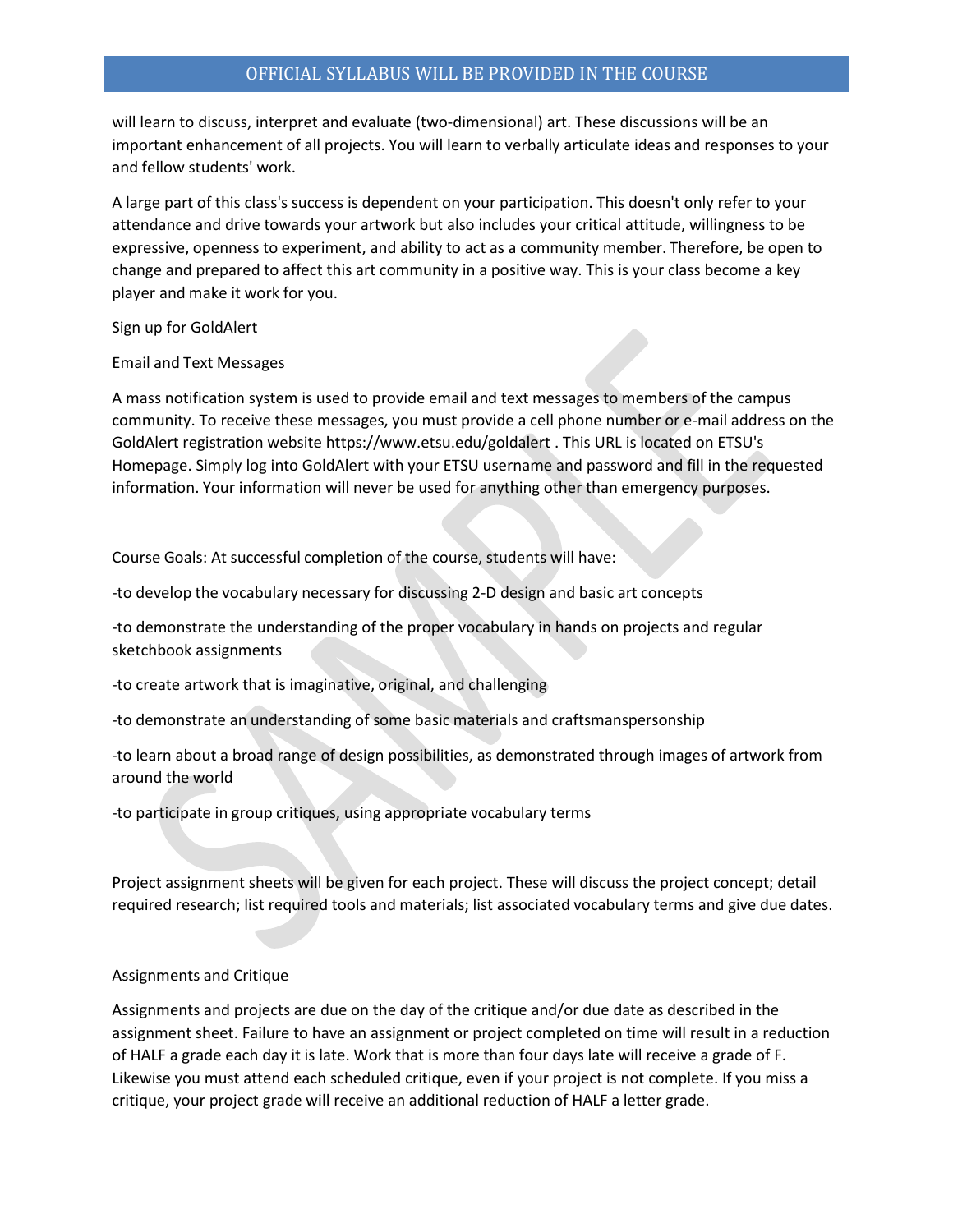Disability Services

It is the policy of ETSU to accommodate students with disabilities, pursuant to federal law, state law and the University's commitment to equal educational opportunities. Any student with a disability who needs accommodation, for example arrangements for examinations or seating placement, should inform the instructor at the beginning of the course. Faculty accommodations forms are provided to students through Disability Services, D. P. Culp Center Room 326, Phone 423-439-8346

TDD/ Voice 423-439-8370 - Fax 423-439-8489 Office Hours 8:00-4:30 Monday-Friday

After hours appointments on request

Website at: [www.etsu.edu./students/ds/default.php](http://www.etsu.edu./students/ds/default.php)

Evaluation: Students grades will be based on:

- -Following directions and completing assignments as given; work completed on time
- -Sketchbook assignments completed on time

-Assigned research completed

- -Original work that demonstrates inventive problem solving
- -Craftspersonship

-Contributions to critiques, an effort to participate, assistance cleaning up the studio

-Attendance

#### Grades

A Excellent work, original, conceptually strong, good craft, on time, 94-100

A- 90-93

B Good work, conceptually good, good craft, on time 90-92

B- 83-89

C Satisfactory, predictable, okay craft, late 73-79

C- 70-72

D Poor, unoriginal, sloppy, late, 63-69

D- 60-62

F 59-0

FN Stopped attending – Failed to withdraw